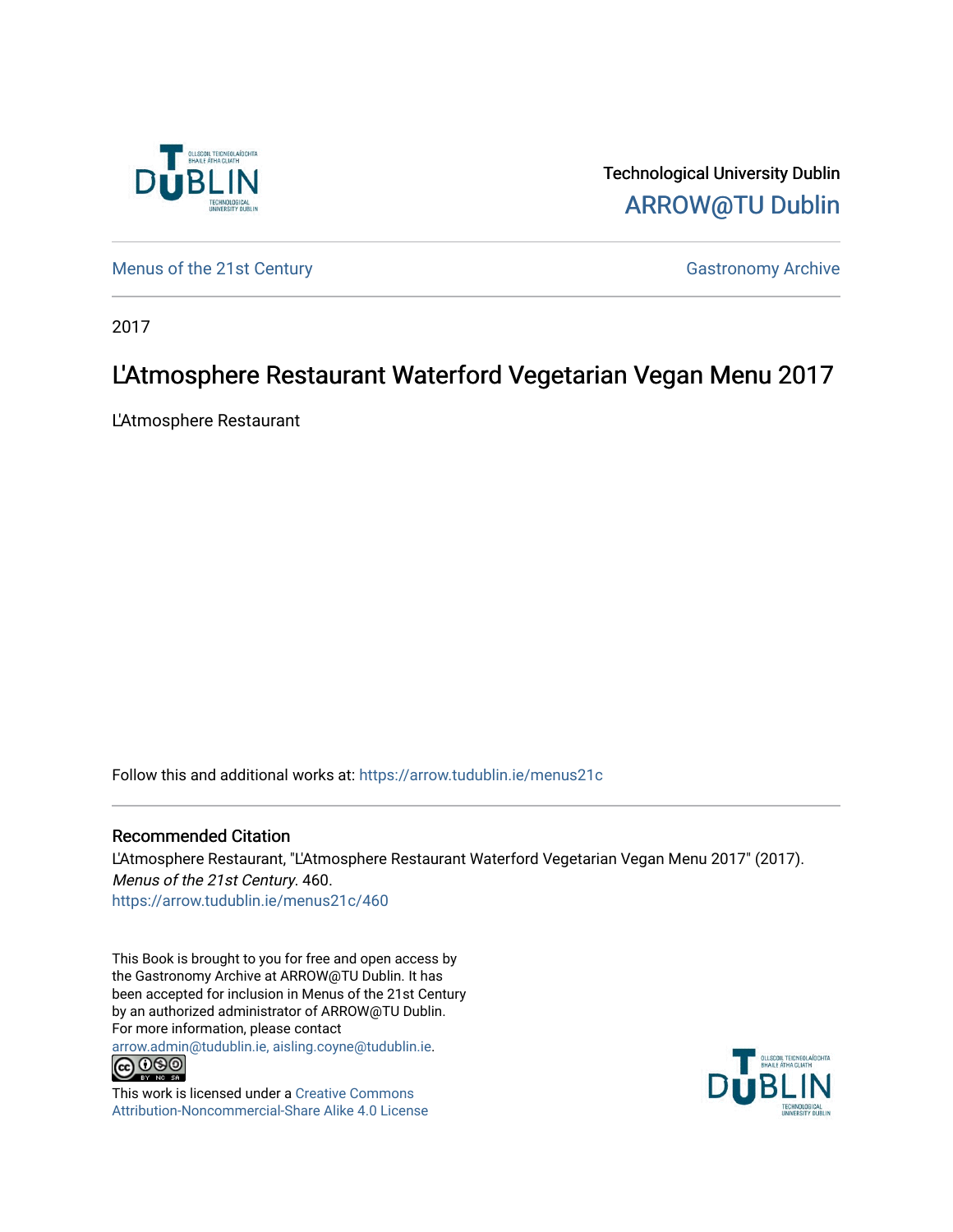<span id="page-1-0"></span>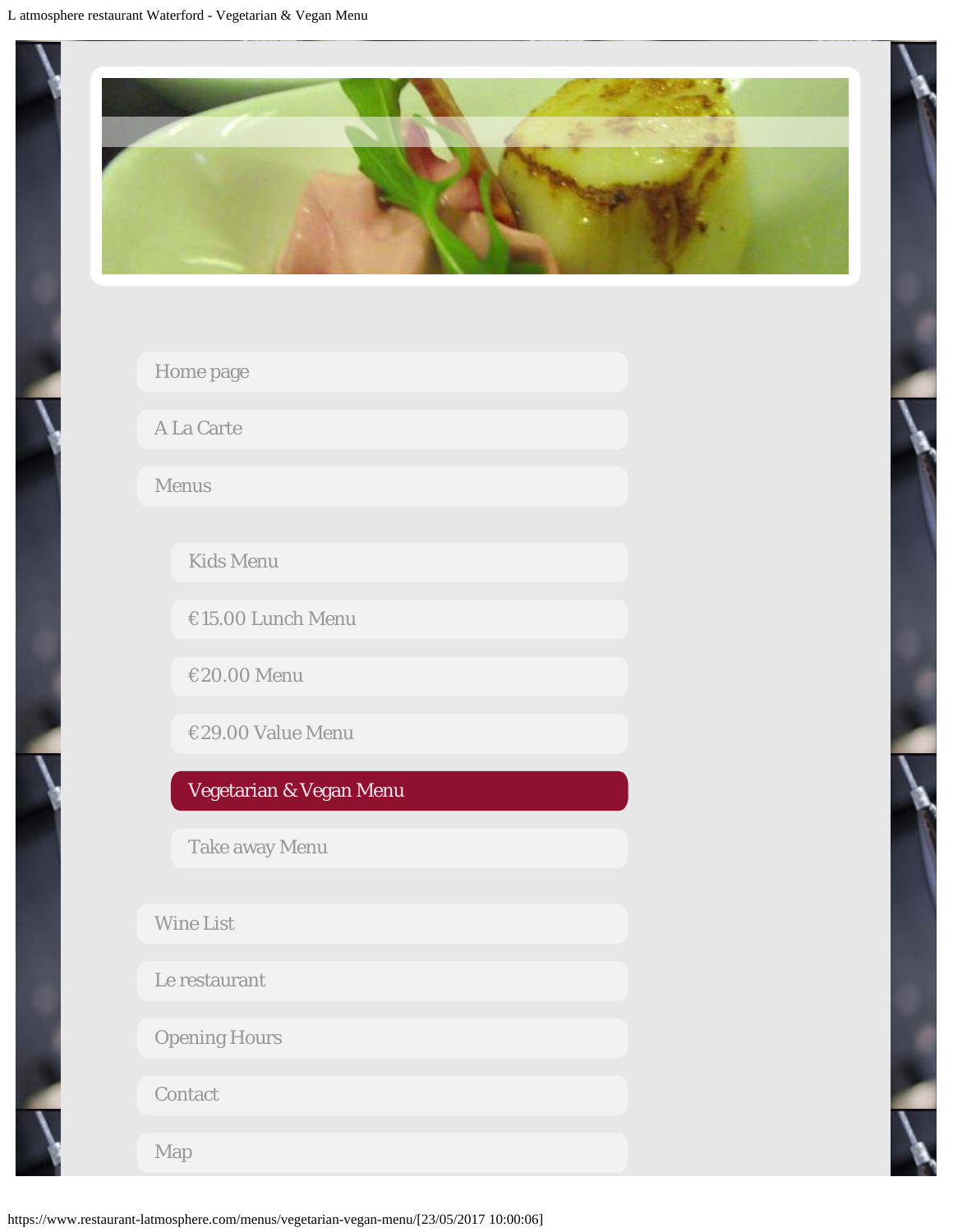[Link](https://www.restaurant-latmosphere.com/link/)

# *Vegetarian & Vegan Menu*

Vegetarian menu. We would like you to have a taste of L'Atmosphere with a vegetarian dish Well now you can! We have a selection of

## **Starters**

Blue bell Goat cheese. **€8.90**

Wild forest Mushroom pâté. **€7.50** 

Vegetable soup. **€6.50**

Cheese fan served with mixed baby leaves. **€7.50**

Vegetable mixed salad. **€6.50**

#### **Main courses**

Risotto pesto chargrill vegetables. **€14.50** 

Vegetarian tasing plate. **€16.50**

Chargrill local vegetables, tartelette Niçoise and goat cheese **€16.50**

## **Desserts**